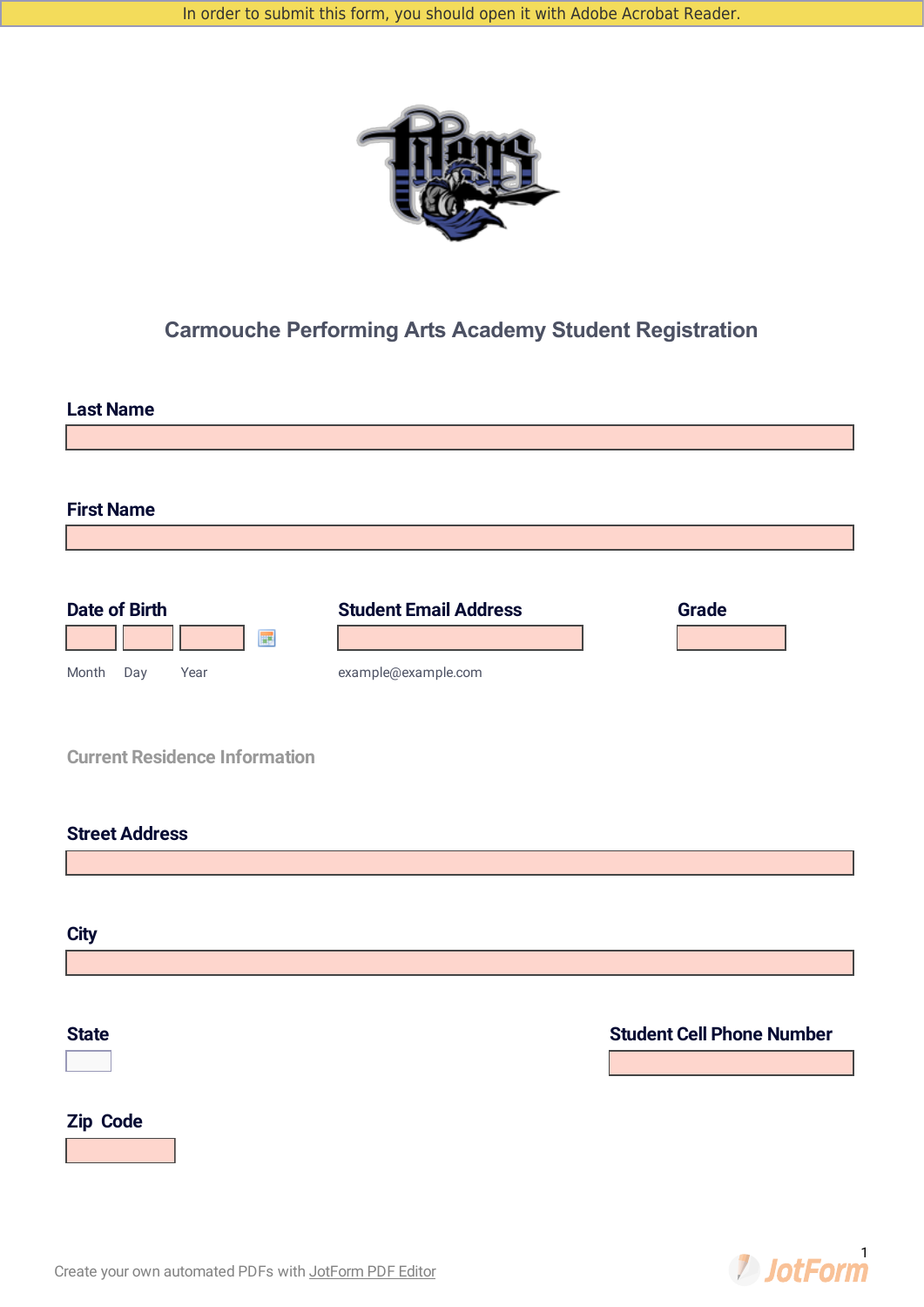## **Parent/Guardian Residence Information(if different from above)**

| <b>Street Address</b>         |
|-------------------------------|
|                               |
|                               |
|                               |
| <b>City</b>                   |
|                               |
|                               |
| <b>State</b>                  |
| $\blacktriangledown$          |
|                               |
| <b>Zip Code</b>               |
|                               |
|                               |
|                               |
| <b>Emergency Contact 1</b>    |
|                               |
|                               |
| <b>Last Name</b>              |
|                               |
|                               |
|                               |
| <b>First Name</b>             |
|                               |
|                               |
| <b>Primary Phone Number</b>   |
|                               |
|                               |
|                               |
| <b>Secondary Phone Number</b> |
|                               |
|                               |
|                               |
| <b>Emergency Contact 2</b>    |

# **Last Name**

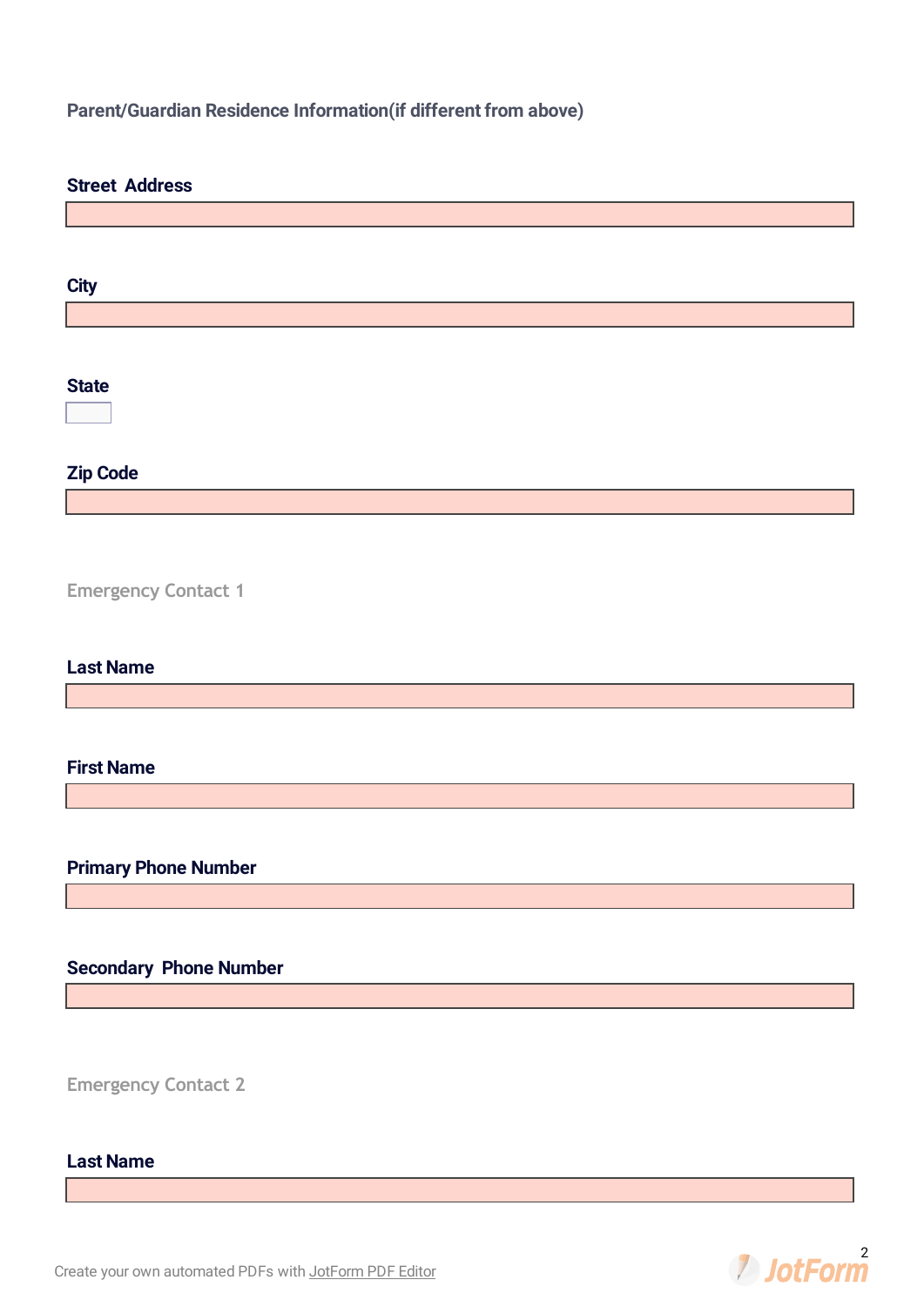## **Primary Phone Number**

## **Secondary Phone Number**

**Physician and Medical Information**

#### **Last Name**

### **First Name**

**Primary Phone Number**

#### **Secondary Phone Number**

### **Preferred Hospital**

**Insurance/Health Coverage (Company)**

**Please list any of the following: Current medications, medication allergies, food allergies, or chronic health concerns.**